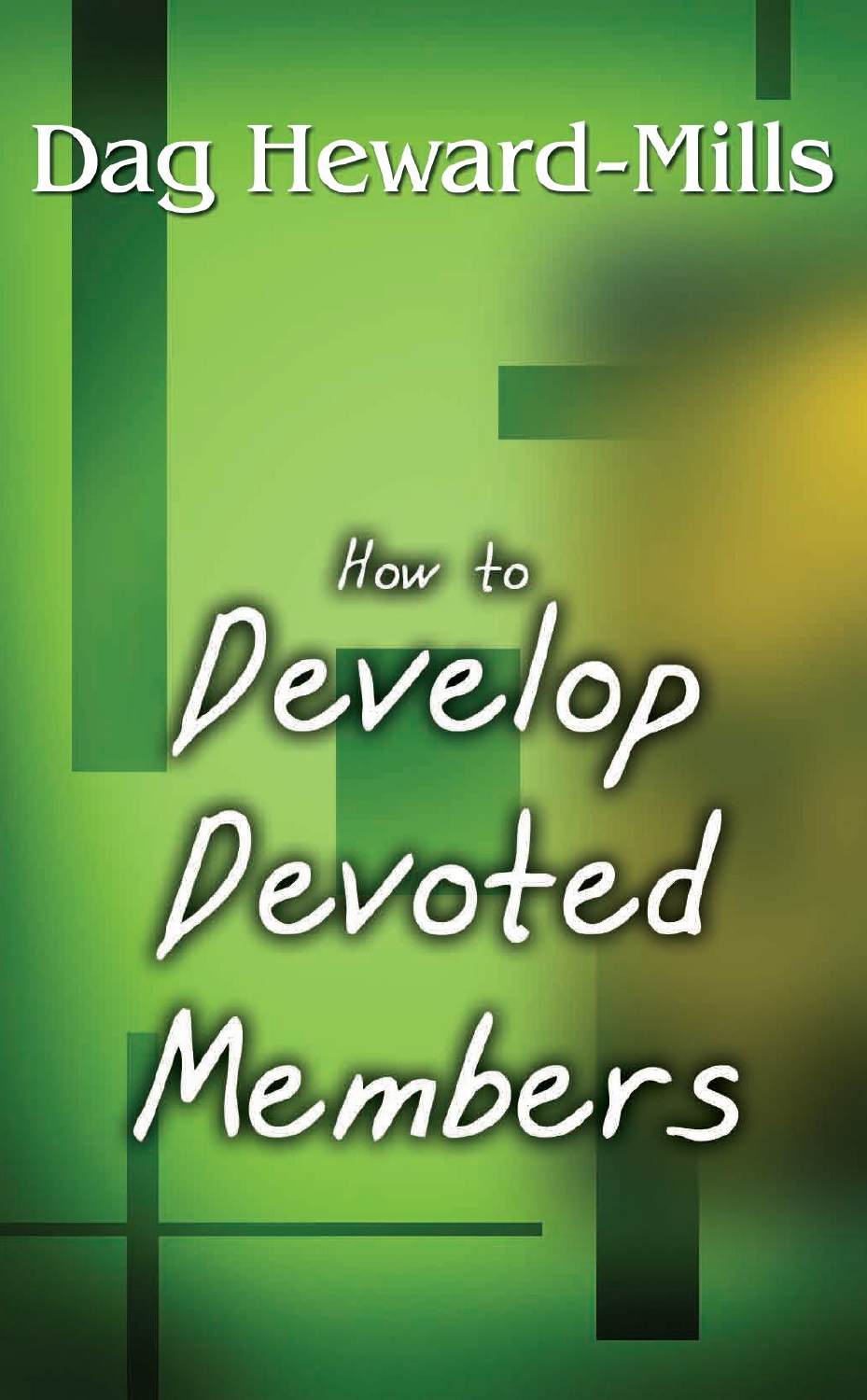# **How To Develop Devoted Members**

by Dag Heward-Mills

\* \* \* \* \*

Copyright 2008 Dag Heward-Mills

E mail Dag Heward-Mills [info@daghewardmillsbooks.org](mailto:info@daghewardmillsbooks.org) [evangelist@daghewardmills.org](mailto:evangelist@daghewardmills.org) Find out more about Dag Heward-Mills at: [http://www.daghewardmills.org](http://www.daghewardmills.org/)

Unless otherwise stated, all Scripture quotations are taken from the King James Version of the Bible

\*\*\*\*\*\*\*

**Contents** 

Chapter 1 - [Your Church Needs Devoted Members](#page-1-0)

Chapter 2 - [Ten Keys for Developing Devoted Members](#page-2-0)

Chapter 3 - [Devoted Members Are Permanent Church Members](#page-8-0)

\*\*\*\*\*\*\*

# <span id="page-1-0"></span>**Chapter 1 - Your Church Needs Devoted Members**

A person goes through three stages when he is becoming established as a member of your church.

As a shepherd, you must be able to distinguish between the different types of members that you have.

**…he shall separate them one from another, as a shepherd divideth his sheep from the goats.**

**Matthew 25:32**

# **Three Different Types of Members**

# **1. Deer stage members**

When a person is initially converted, he behaves like a deer: untamed, swiftfooted and difficult to keep in one place. You have to track them down through the mountains and the forest. They are difficult to handle.

It is important to move your members out of this stage. When you visit them, they play "hide- and-seek" with you. Deer are nimble creatures.

# **The Deer and the Assistant Deer**

Seventeen years ago, I visited a deer stage member called Adelaide. Somehow, she did not want to see her shepherd at all. This was one of the deer in my fellowship.

I was trying to convert her from the deer stage to the sheep stage.

I remember one evening when I knocked on her door in Volta Hall of the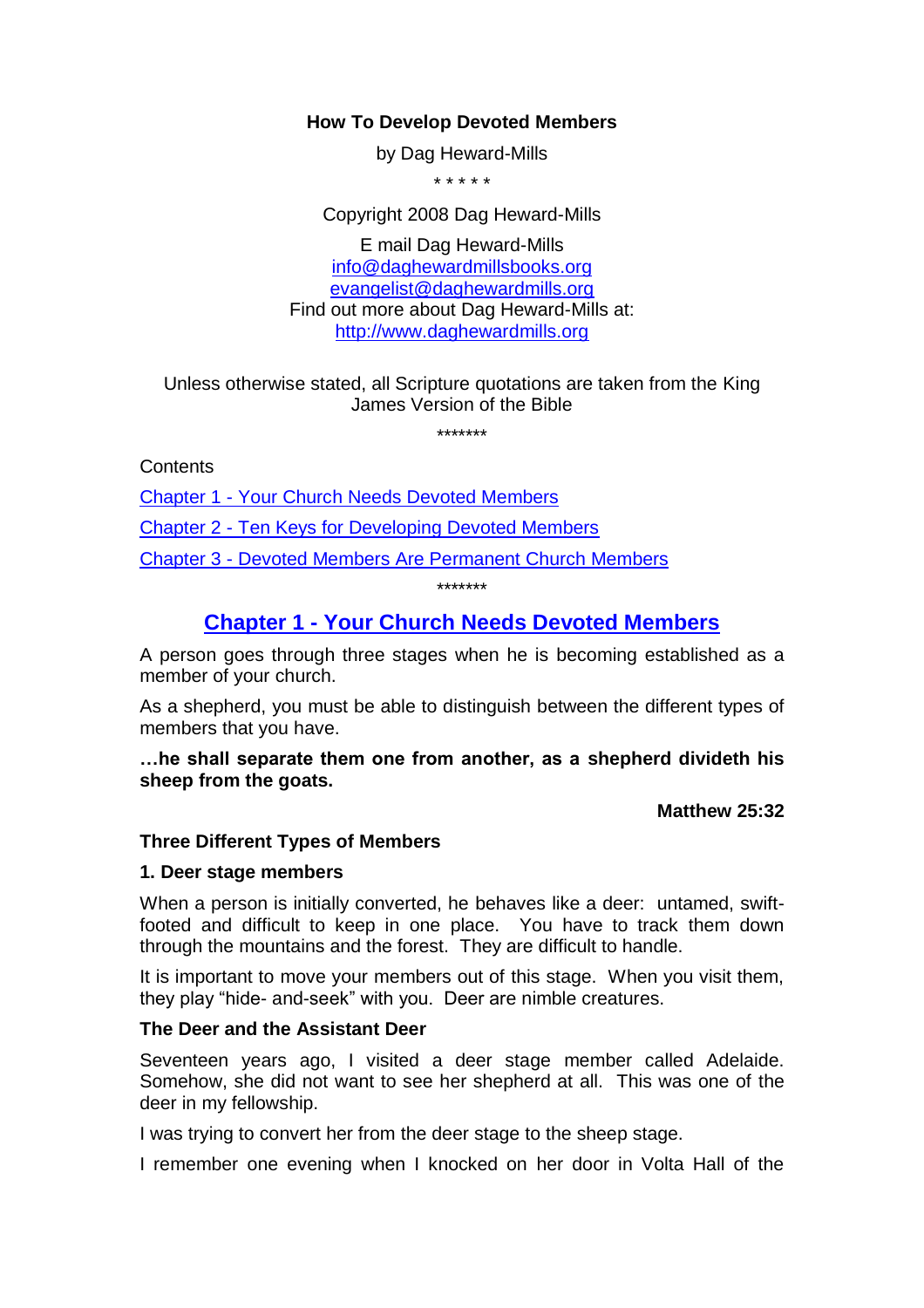University of Ghana. A voice from within answered, "Who is there?"

"It's me Brother Dag. I'm looking for Sister Adelaide."

After a few moments her room-mate said, "Come in." This room-mate happened to be her sister, Irene.

"Hello. I am looking for Adelaide. Is she in?" The room-mate smiled sweetly, "Sorry, she's not in."

"Oh, I see. Where did she go?"

"I'm not sure, she just went out." "Alright, please tell her I came by to check on her."

"Okay," she smiled again sweetly. "When she comes back I'll tell her you were here."

Each room had its own balcony, and unknown to me, Adelaide was hiding there. I was a shepherd who was dealing with a deer and an assistant deer. Only deer dodge and hide.

However, I worked on them until they became sheep. Today, they are stable "sheep" members.

#### **2. Goat stage members**

Goats are a little better than deer. They are far more domestic and easily accessible. However, a goat is much more independent than a sheep. They do what they want to do and are less likely to follow.

When a church member graduates from the deer stage, he moves on to the goat stage. As soon as a deer sees a human being, it takes off, whereas a goat remains.

*Goats are friendlier than deer, though they can often have traces of stubbornness.*

# **3. Sheep stage members**

Sheep are the best of the three groups. Your goal as a pastor should be to have your church full of devoted sheep.

These people follow the shepherd. They stay together and move with the group. Such members are much easier to pastor. Sheep are often devoted, committed, faithful, dependable and loving members.

If your church is full of devoted sheep, you will be a happy pastor. They will stay near you always, and receive your ministration.

# <span id="page-2-0"></span>**Chapter 2 - Ten Keys for Developing Devoted Members**

**They devoted themselves to the instruction given by the apostles and to fellowship…**

**Acts 2:42 (Moffatt translation)**

**And they continued steadfastly in the apostles' doctrine and fellowship,…**

**Acts 2:42**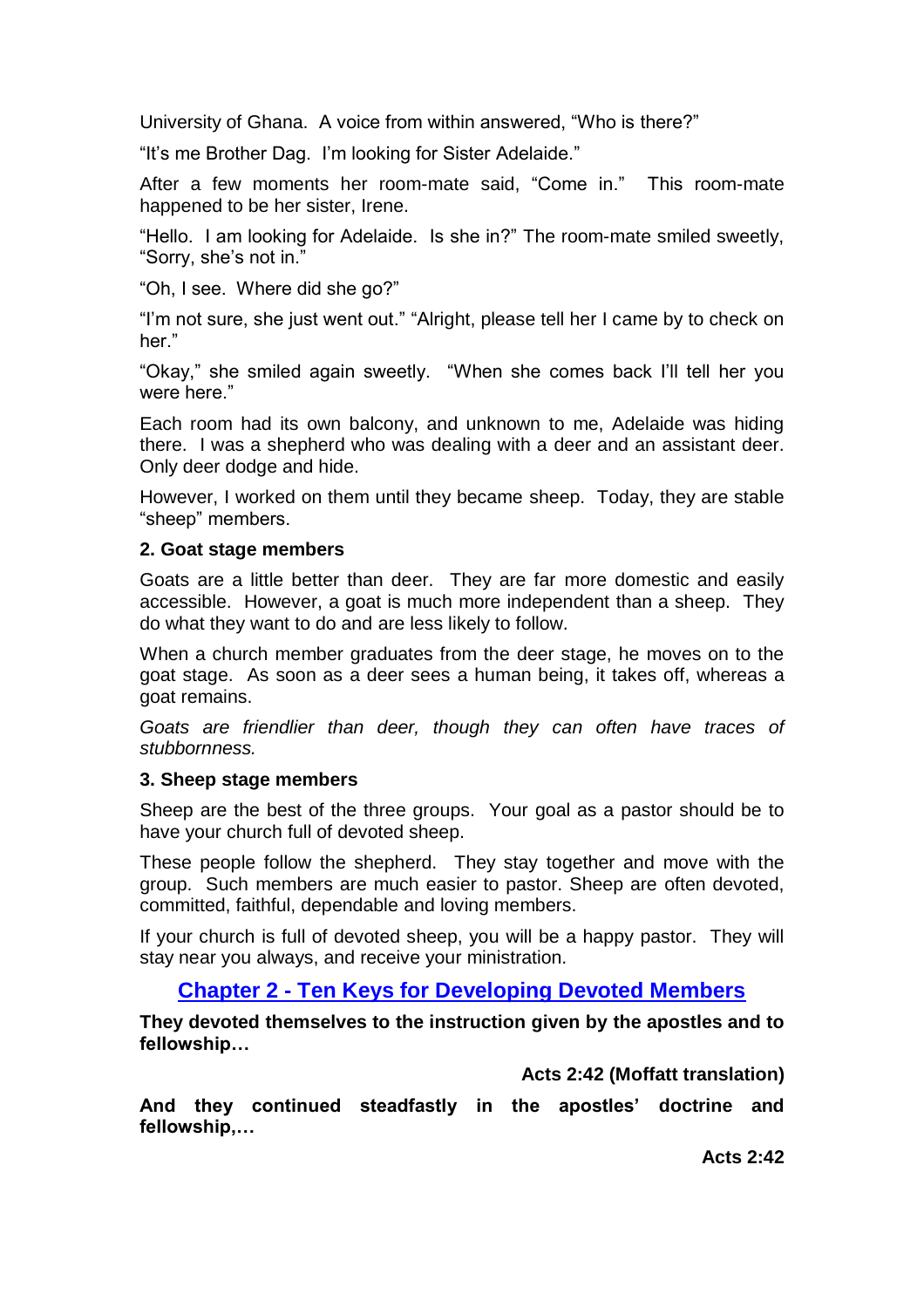# **They devoted themselves to the apostles' teaching and to the fellowship,…**

# **Acts 2:42 (New International Version)**

The number one task of a shepherd is to transform the members from deer to devoted sheep. How is this possible?

# **But we all…are changed into the same image from glory to glory...**

# **2 Corinthians 3:18**

Now the word *change* comes from a Greek word *metamorphoo*, which means metamorphosis. The word *metamorphosis* always reminds us of a dramatic transformation that occurs inside a cocoon when a larvae changes into a butterfly. When you see a butterfly elegantly fluttering around, you have no idea what it used to be like. There has been a drastic and major change *metamorphosis*. It is this same kind of metamorphosis, that can take place in the members of a church. People change because of the ministry of the Word. They are transformed by the renewing of their minds. Loose and dodgy Christians can become devoted and committed zealots.

Now, I want to share with you a few keys on how to develop devoted membership. **The first important thing is that you the pastor, must be devoted.** Devotion is a spiritual thing, it can be perceived. There are three main areas in which you can develop devoted membership: who you are, what you say and what you do.

# **1. Be a devoted pastor!**

The pastor must be devoted to his church and his church members. Devotion is a spiritual thing. It is transmitted sometimes by osmosis: from person to person. *The unspoken commitment and sacrifice of the leadership is contagious; it passes from one member to another without speaking.* Why do I say this? Because not all pastors are committed to their churches.

I began my ministry as a medical student. In 1987, I was already struggling as a pastor/medical student. The tradition for newly qualified doctors in Ghana is for them to travel to America to seek "greener pastures". Medical doctors earn thousands of dollars in America, England and South Africa.

My fledgling church was full of people watching to see whether I would remain in Ghana or move out of the country. When the time came for the decision to be made, I declared boldly to my members that I was staying with them. I wasn't going to leave them. From that time onwards, I noticed a dramatic change in the commitment of the members to the church.

**The sheep can sense the pastor's commitment.** No one wants to follow someone who will abandon him midstream. In addition to the senior pastor being devoted, associates and assistants must be equally committed and devoted. The assistant pastors must be devoted to the senior pastor as well as to the church members.

The seed of devotion leads to a harvest of multiplied commitment from the church members.

# **2. Say positive things about the church.**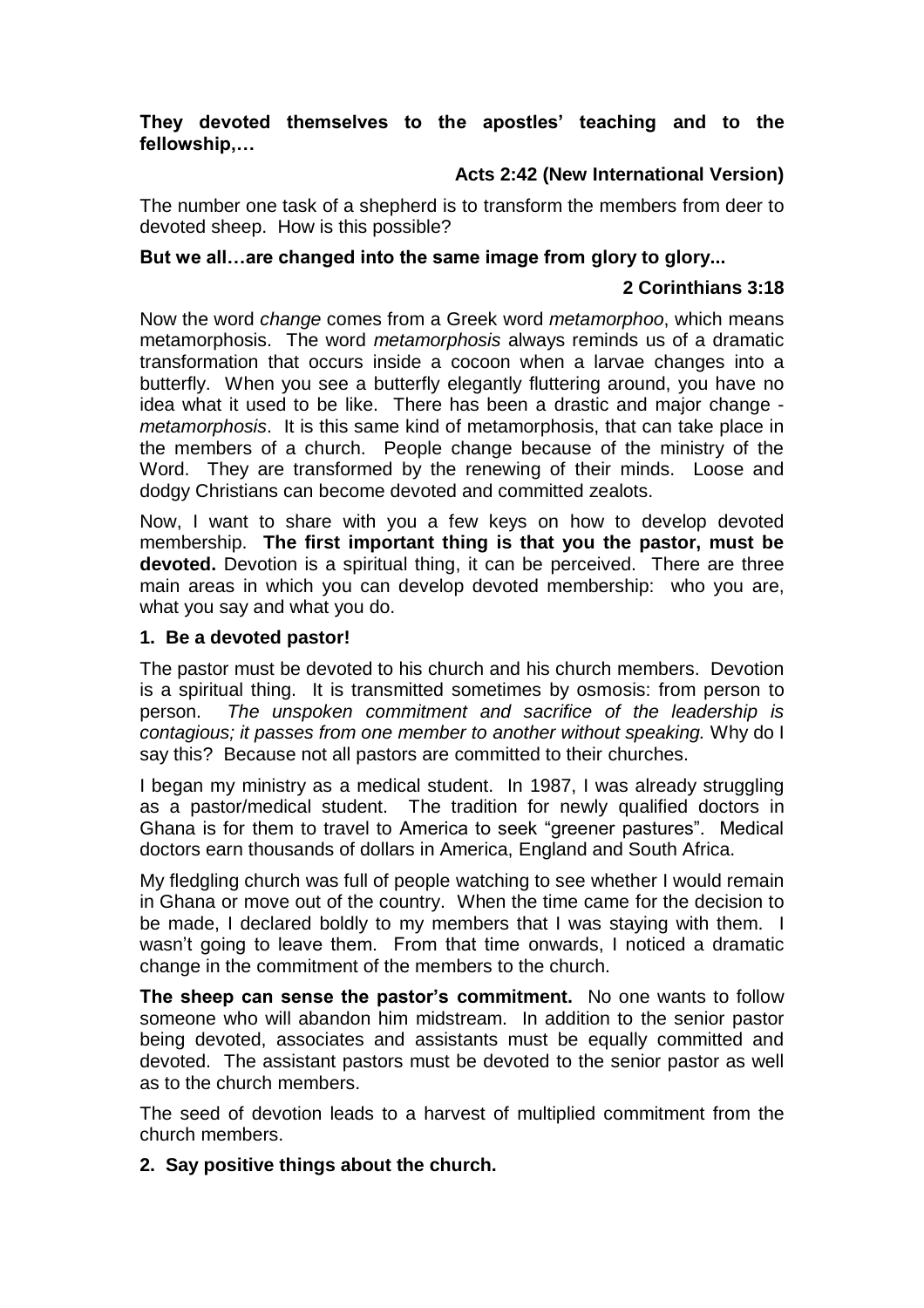Everybody wants to be part of a good thing. That is human nature. People are more likely to be devoted to something that is successful than to something that is failing.

I have learnt that you can make your church flourish by *using your mouth.* If you want your church to grow, tell the members that they are part of a good church.

Speak positively about the other pastors in the church. Do not criticize the pastors of the church.

That is why we call the Lighthouse Chapel International, "The Mega Church". I am aware that this worries some people. It is just our faith confession! We know we have a long way to go. We know that we are still learning.

But we believe that we have a mega ministry with a mega impact in a lost and dying world!

#### **3. Say positive things about the pastors.**

The associate pastor must say positive things about the senior pastor.

He must say things like, "This is some of the best teaching you can get anywhere in the world." You must tell the church, "We are blessed to have such a man of God as our pastor." The book of Acts, chapter two says that the believers continued steadfastly in the apostles' doctrine (teaching).

One version puts it this way,

#### **And they steadfastly persevered devoting themselves constantly…**

# **Acts 2:42 (Amplified version)**

You can make your church members become devoted to your teaching. Let them hear that it is the best they can get anywhere. The assistant pastor must constantly make the church aware of the precious gift that God has graciously given to them in their senior pastor.

#### **I Am the Best Preacher for My Church**

I believe I am the best preacher for my church. This is not vanity, it is biblical commonsense. I am their shepherd and I know what is best for my people.

When God gives a woman a baby, He fills her breasts with milk for her baby. God does not fill another woman's breasts with milk for that baby. Similarly, God has filled my spirit with the Word of God for my sheep. My spiritual breasts are full of spiritual milk for my spiritual children.

That is why I preach all the time to my church members. **I have other pastors, but I do ninety per cent of the preaching and teaching. This is because I am the shepherd and God gave me the duty of feeding the sheep.** 

Pastors ought to take charge of the pulpit and discharge their duties honourably. Thank God for visiting ministers. Many have ministered at my church and have been a blessing, but I am the best shepherd for my sheep.

In various ways, I make my church members become devoted to my teaching and preaching. I let them know that it's the best thing for them. If your members are not devoted to your preaching and teaching they will be devoted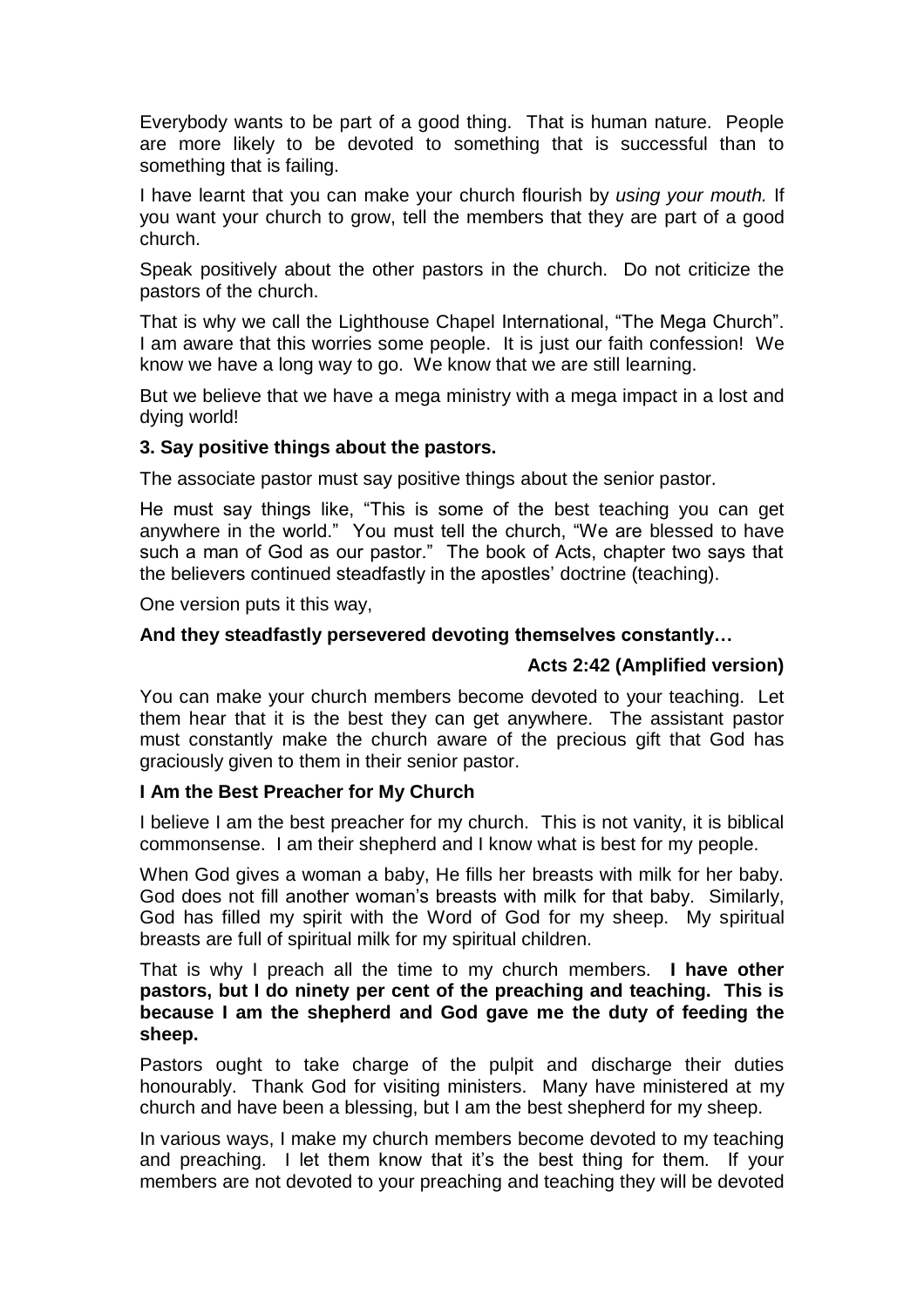to someone else's ministry, and your church will not grow.

I have watched how visiting preachers are appreciated more than a resident pastor. This is unfortunate! Visiting pastors are often hailed as superheroes, whilst resident pastors are ignored. The church members should not be deceived into thinking that the visiting minister has more to offer than their own pastor. He does not! He may have something different but he does not have anything better!

It is only because the pastor from the church has fed the sheep so well, that there is a congregation groomed enough to receive a visiting minister.

One translation of Acts 2:42 says that they were devoted **"to the teaching of the apostles and to fellowship with one another."**

In Bible times, the Christians were devoted to two principal things:

1. Their pastors' teachings.

2. Fellowshipping with one another.

Read Acts 2:42 for yourself! Read it from different versions of the Bible. It is crystal clear! Any simpleton should be able to understand these two strategic keys of church growth.

Get your church to be like the New Testament Church and you will have the thousands that are spoken of in the book of Acts. **If you don't have an associate pastor who says good things about your teaching, then get one who does!**

#### **4. Say good things about your church members.**

In order to encourage inter-sheep relationships you must speak good things about your church members. Some people say things like, "I don't trust these church members." "I don't want any church member in my house."

Although some church members may disappoint you, do not maintain a negative attitude towards all other members. That would be a big mistake!

I have heard Christians say, "I'd rather employ a Muslim than a Christian."

That is unscriptural! The Bible teaches us to do good to Christians, especially your church members.

#### **As we have therefore opportunity, let us do good unto all men, especially unto them who are of the household of faith.**

# **Galatians 6:10**

The fact that you have had unpleasant experiences with Christian men does not mean that you should marry an unbeliever. You are reacting in the wrong way. You are moving into foolishness!

Speak positively about Christians, especially your own church members. This will cause your church members to interact with each other. If you say evil things about them, new members will not form vital bonding relationships.

There is a principle at work here. **People are often attracted to the church by the pastor, but they often remain in the church because of the internal relationships they establish.** Never forget this! People stay in a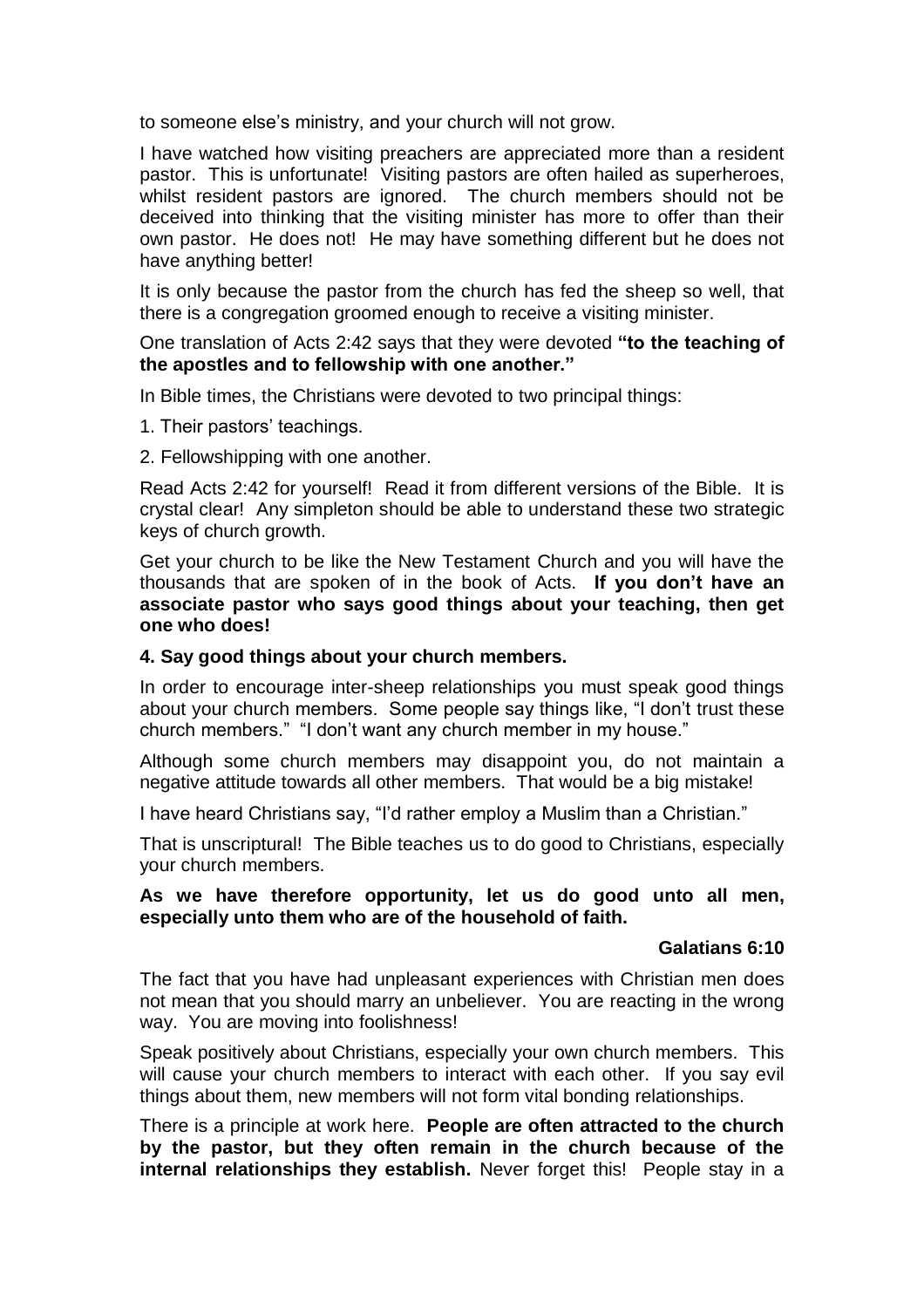church because of relationships they have in the church. It is the duty of the pastor to create interaction between members of the church.

This is a very important key to implement, if you really desire to have a large church. The Bible says that they were devoted to the fellowship. Members must be devoted to the fellowship of Christians in the same church.

If you have members who hardly know each other, then introduce and influence them to develop relationships. Encourage them to be committed to the church. Teach them that it is important to attend church all the time.

**Teach them not to make a habit of hopping from church to church, just to see what is happening elsewhere.** Explain to them that it is only the devil who goes to and fro (Job 1:7).

#### **5. Encourage employers to hire church members.**

Practically speaking, you can also encourage the members to be devoted to one another's fellowship in many different ways.

When I have a church member who is an employer in a strategic position, I encourage him to consciously help other members to get jobs. Do not think that this will happen naturally; the pastor's involvement is important.

When one Lighthouse member secures a job in a company, you will often find several other members finding their way there.

Nowadays, this often happens naturally without my involvement. However, in the beginning I had to encourage this interaction.

Many people were put off by the bad behaviour of some church members. Do not overreact to the disgraceful behaviour that some church members display when they are employed. Church members are human beings. Keep on recommending in the spirit of love and forgiveness.

One employer said that he would not employ a member of the church because the church member would arrive at work late, claiming he went witnessing early in the morning. That is nonsense! Witnessing is not supposed to make you arrive late for work.

I would encourage you to dismiss such a person. Church members are supposed to be disciplined!

# **6. Encourage members to apply for work from within the church family.**

When you have a member who needs a job, direct him to other church members that can help him to get a job. This increases the member's commitment because the sheep will see that you really care for them. The church then becomes an important family to belong to.

#### **7. Encourage church members to marry each other.**

Have you ever noticed how a young lady seems so committed to a church? Many of these have relationships within that church. Often it is their fiancés that act like glue which fixes them to the church. They are cemented to the church by their relationships.

This is what I call "shepherdorial cement". As I said earlier, they may be attracted initially to the church by the charismatic man of God, but they remain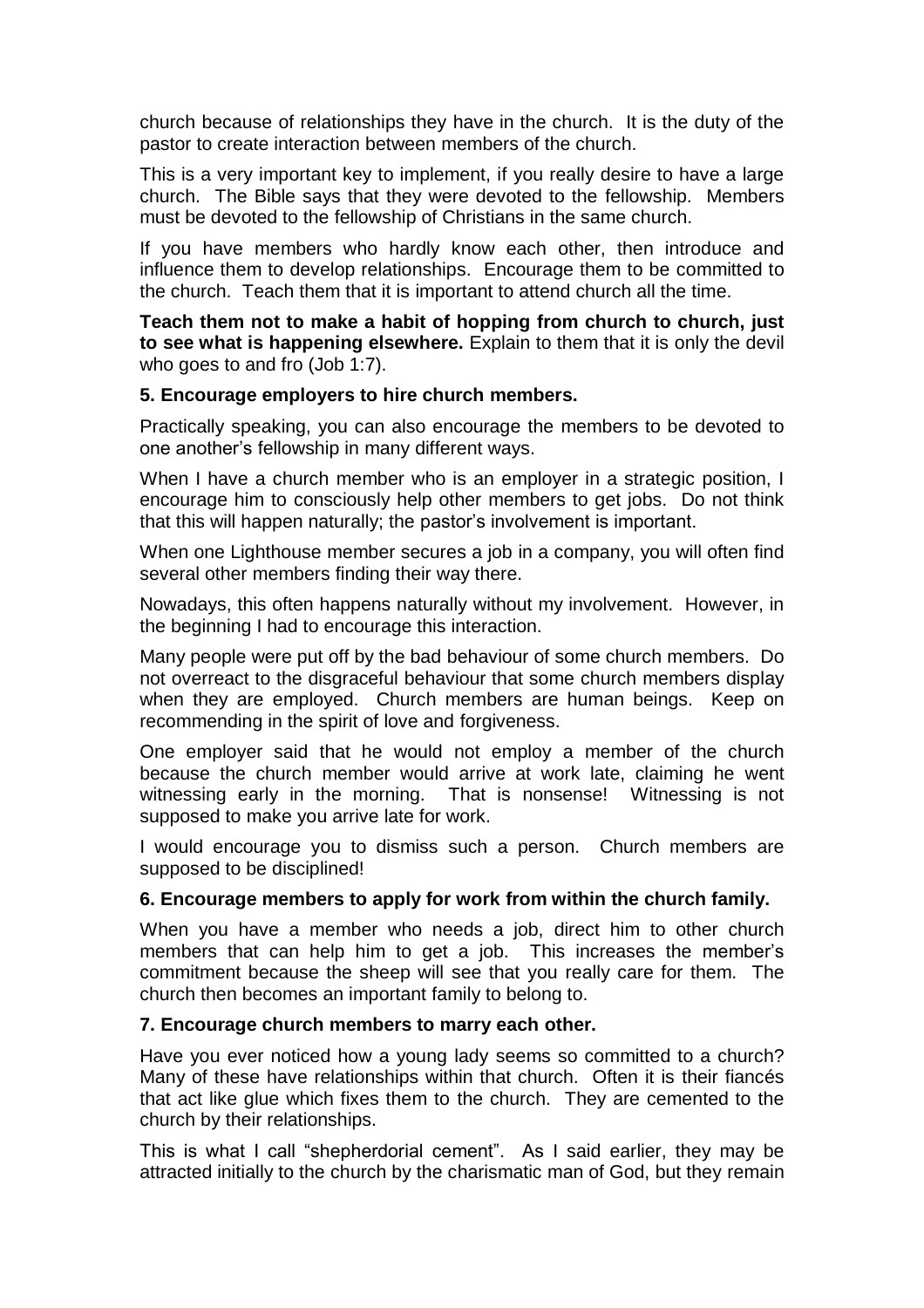because of the relationships they acquire within the church!

I repeatedly tell my church members that the person they want to marry can be found within our congregation. If they want a tall, short, fat, skinny, fair or dark person; they can find their Of course, it is not a sin to marry from outside your own church. Many people in my church do that! All I am saying is that I encourage my church members to intermarry.

Anytime one of our "daughters", in whom we have invested, is married and taken to another church, we lose a church member. However, if this member stays on in the church, she will contribute to church growth. The couple will also have children who will become members of our children's church, and eventually our adult assembly. You may want to argue with my theory, but it's working very well for me!

# **8. Encourage members to socialize and fraternize.**

The New Testament church was devoted to fellowshipping with one another! Sometimes people will accuse us of sticking to ourselves and not interacting with outsiders.

However, that is not our intention at all! Our intention is also to interact with outsiders in order to win souls.

But make sure you encourage your church members to have their friends from within the church. **If your church members' friends are within the church, they will have two reasons for coming to church.**

Firstly, they will come for spiritual nourishment.

Secondly, they will come to meet with their friends. You can easily lose members whose friends are mainly people outside the church.

# **9. Develop smaller church families within the big church.**

My church is made up of many small groups. Some groups have ten members, five, and even others have fifty.

It is these small groups, called ministries and fellowships, which form the nucleus of family relationships in our church. You may be surprised to discover that people are more committed to these smaller groups than to the big church.

When there is a wedding or funeral, it is usually the concern of these smaller groups. Even when there is a social event, most of the friends are drawn out of these same groups.

# **10. Become a father or mother to your church.**

Some pastors never develop beyond being a teacher of doctrines and truths. Chicks gather around the mother hen because of her motherly security.

# **…I have gathered thy children together, even as a hen gathereth her chickens under her wings,…**

# **Matthew 23:37**

If you want your church to grow, develop fatherly or motherly attributes. Be everything to your sheep. Be a friend. Be a brother.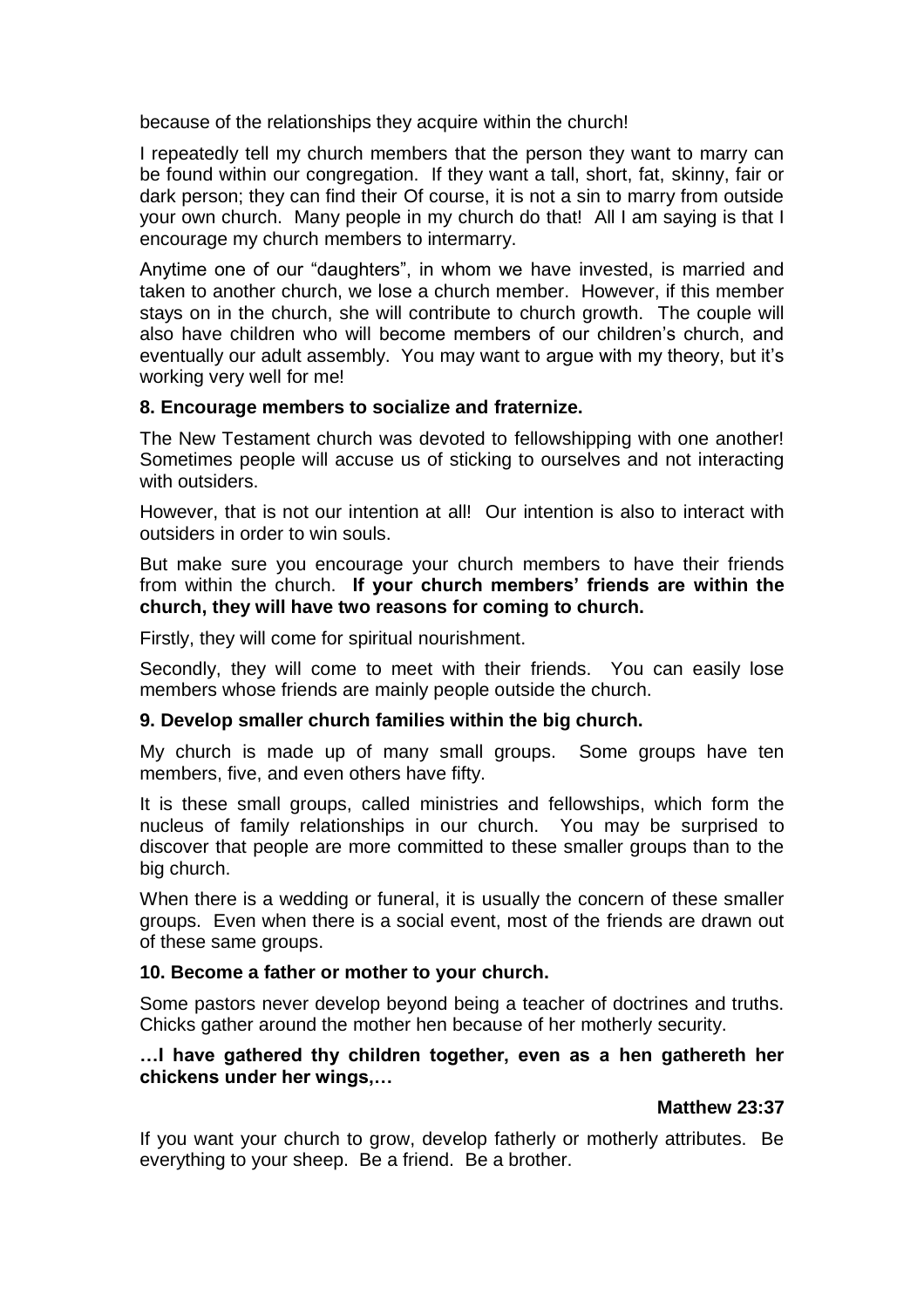Be a father. Show concern for your flock. Show interest in things that concern them. Be interested in their school. Ask for details concerning their businesses. Help them in their marriages.

Correct them when they are wrong. Rebuke them and discipline them when they need it. Don't just give them good teachings. Become a mother or a father to your flock.

**The anointing to be a father or mother is the anointing to** *gather***. To the weak became I as weak, that I might gain the weak: I am made all things to all men, that I might by all means save some.**

**1 Corinthians 9:22**

# <span id="page-8-0"></span>**Chapter 3 - Devoted Members Are Permanent Church Members**

The Lord emphasized to me the need to have permanent church members. I realized that many of the young church members were vacillators.

**The best type of church member is a permanent church member.** A permanent member is unmovable, stable and dependable throughout the years. A very important characteristic of that member is that his mind and heart are saying, *"I am here, and I am here forever."*

I am not a fool! Of course, I know that not everybody is going to stay forever. Yet, it is important for people to have the mind of staying around forever.

I am not God. If God, by His Spirit, would lead someone away from our church, there is nothing I can do about it.

It is the same thing with marriage. No good person enters a marriage with the mind that "I am in this marriage for just a few years." Who would like to marry such a person?

#### **My Famous Announcement**

One day I told my church, "I have decided to go to America to study cardiothoracic surgery." I announced, "I am going to be a heart surgeon."

I went on to explain, "The course will last for about five years after which I will need to gain some experience on the job. That will last for another five years, making the trip a total of ten years."

The whole congregation was shocked.

"Ooooooh," they said. "It can't be possible."

They all looked very sad.

"Why are you sad?" I asked, "Don't you want me to go away?"

I asked them, "How many of you would like me to be here in three years' time?" Everybody raised their hands.

I asked again, "How many of you here would like me to be here in seven years' time?" Again, they all raised their hands.

"So you don't want me to go," I said.

They all shouted, "No!"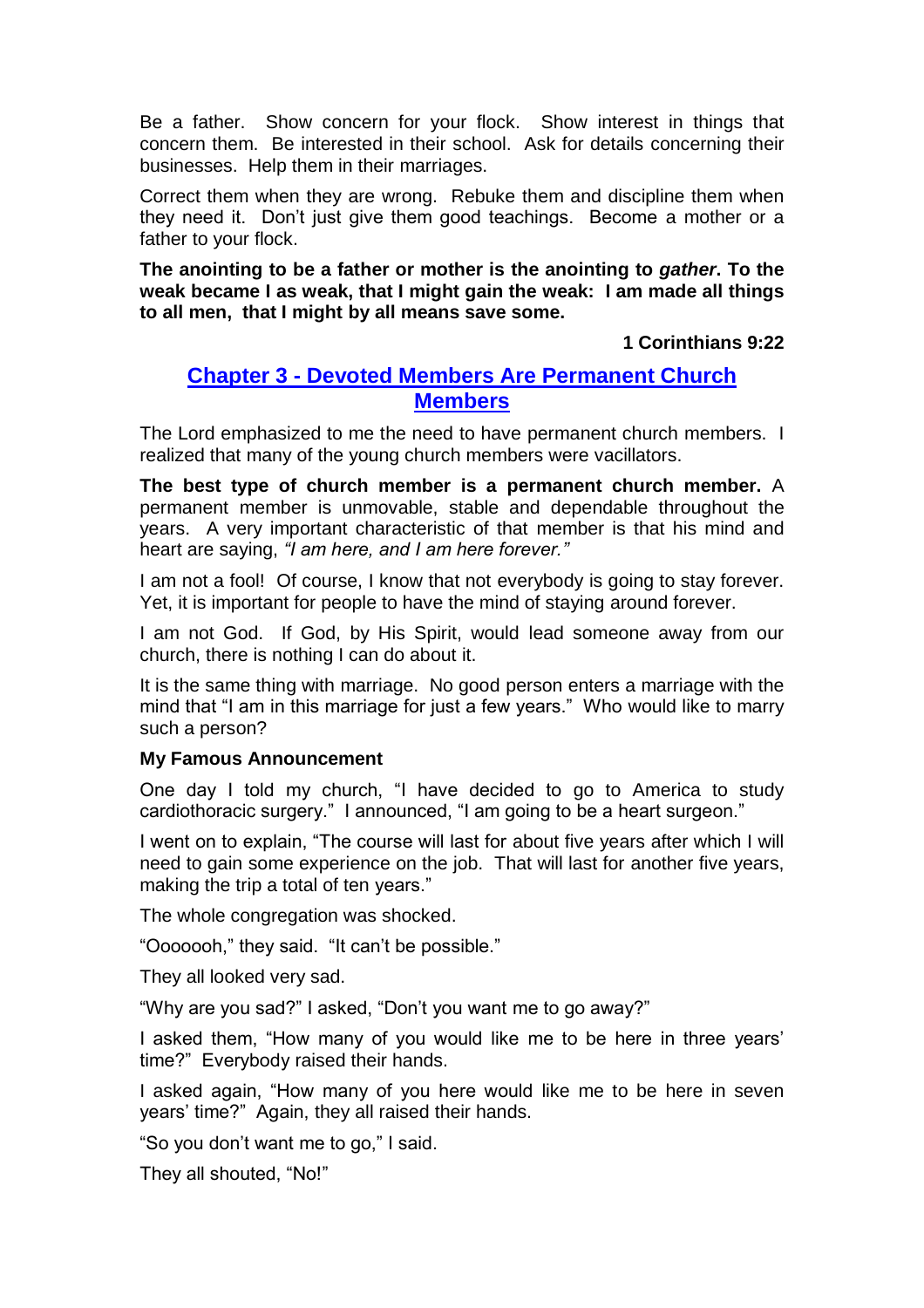I began to laugh. Then I told them, "I was just joking. I'm glad you want me to stay! I realize that you want me to stay permanently!" I went on, "If you would like me to be here in seven years' time, I would also like you to be here seven years from now. Just as you want me to be your permanent pastor, preaching to you and praying for you, I also want you to be permanent members for me!"

#### *I believe in permanent members and*

*permanent commitment.* I would strongly recommend all pastors to teach their congregations about being permanently joined to the church.

Listen to me, faith comes by hearing and hearing by the Word of God (Romans 10:17).

*What you teach your people is what they will believe.* If you want them to be a permanent part of the ministry, teach them and they will be!

#### **The church members want a permanent pastor and we the pastors want permanent members.**

I am going to give you several reasons that you can share with any congregation as to why they should become permanent members of the church. If you teach these things, your members will stop jumping around from church to church.

# **Eleven Reasons Why Your Congregation Must Be Permanent Members**

# **1. They are part of a family.**

#### **Of whom the whole family in heaven and earth is named...**

# **Ephesians 3:15**

The first reason why people must be a permanent part of the church is because they are part of a family. When every church member is taught that the church is a family, they will be less willing to leave.

Every family has its problems! In every family, you have conflicts and misunderstandings. But there is simply no way you can leave your family. You are simply a part of that family whether you like it or not. A misunderstanding with your uncle does not lead you to change your name.

Teach the church members that misunderstandings and hurts should not make them change their churches. Family members belong together in a lifetime commitment. Church members must belong to the same family in a lifetime commitment.

# **2. They are part of a building.**

#### **For we are labourers together with God: ye are God's husbandry, ye are God's building.**

# **1 Corinthians 3:9**

The second reason why people need to be permanent is because they are part of God's building. The Bible clearly teaches that we are God's building. Every Christian must know that he is part of God's building, which is the church.

You cannot easily remove the blocks of a building. Blocks are a permanent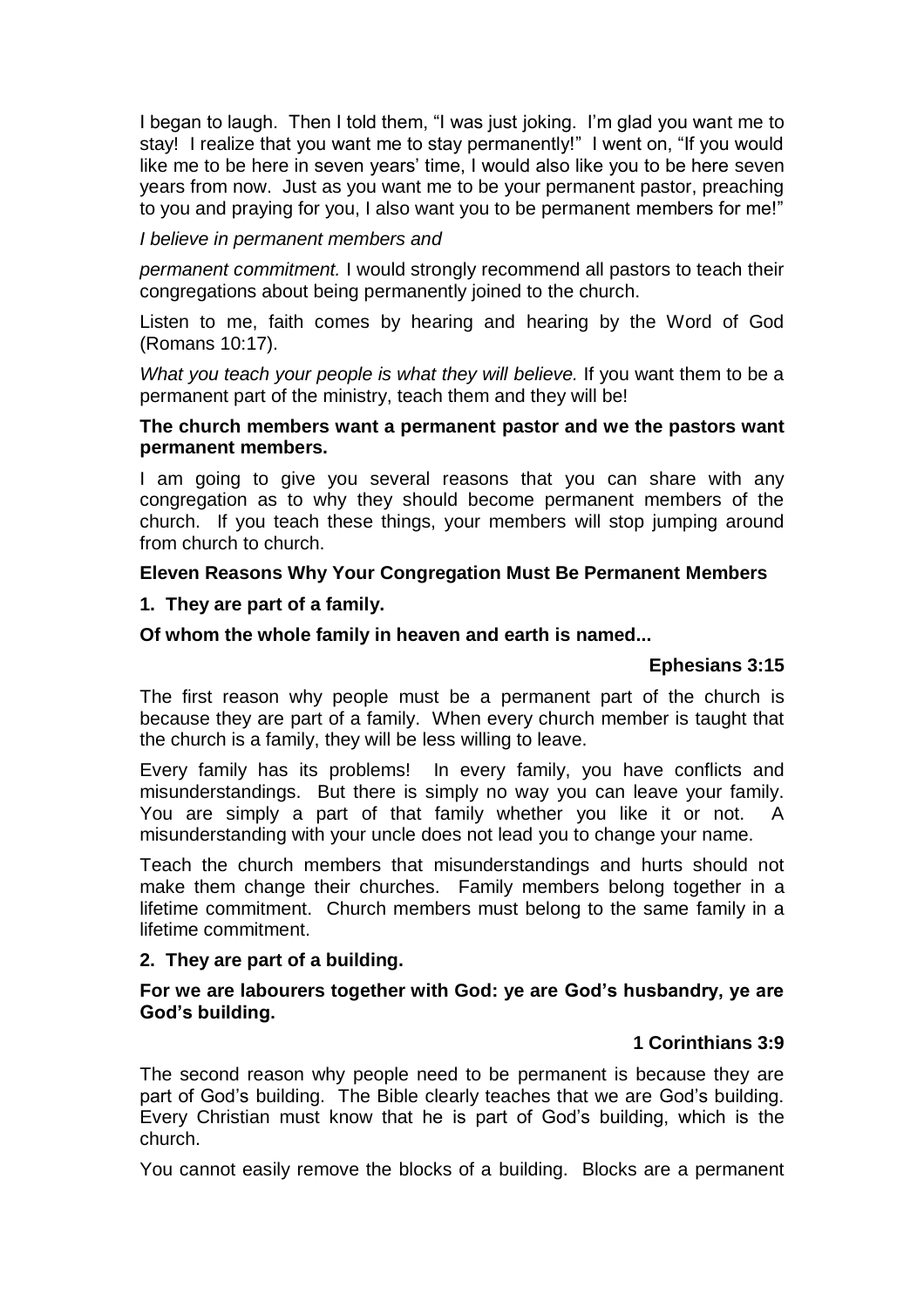part of the structure. *How would you feel if you came home and your bedroom had moved to the next house?*

Sections of buildings do not move around! I teach my church to see themselves as permanent building blocks in the building called Lighthouse Chapel International. I tell them that I have never seen a building block walk out of a building before. Such an occurrence would be magical. I trust that there is no magician amongst the members.

#### **3. They are part of a garden.**

**And now go to; I will tell you what I will do to my vineyard: [garden] I will take away the hedge thereof, and it shall be eaten up; and break down the wall thereof, and it shall be trodden down...**

#### **Isaiah 5:5**

Throughout Scripture, we see believers being referred to as a garden. If we are like a garden, then each of us is like a plant in the garden.

If you uproot a plant and replant it in another spot, you endanger the life of that shrub. In fact, if you do this repeatedly, you will kill the plant.

**It is a common fact that planting and replanting kills plants. God has no plan for planting and replanting His people in different churches every few years.**

If every time your roots go a little deeper you move around, you will kill yourself spiritually.

I have noticed that Christians who are planted and replanted in different churches often do not survive spiritually.

When the Lord asked the devil where he had been, the devil replied that he had been roaming in the earth. The devil does not sit still; he moves "to and fro" and "up and down" in the earth.

If you move to and fro, from church to church, your lifestyle resembles the devil.

**And the Lord said unto Satan, Whence comest thou? Then Satan answered the Lord, and said, From going to and fro in the earth, and from walking up and down in it.**

**Job 1:7**

#### **4. They are part of a tree.**

**I am the vine, ye are the branches: He that abideth in me, and I in him, the same bringeth forth much fruit: for without me ye can do nothing.**

#### **John 15:5**

Another important revelation is that you are a part of a tree. Jesus said that He is the vine and we are the branches. Everyone knows that a branch cut off from the tree is dead. Branches are intended to be permanently fastened to bigger branches or tree trunks.

**If you are indeed a branch, have no plans of moving anywhere.** People who move from church to church often do not flourish in the Kingdom of God.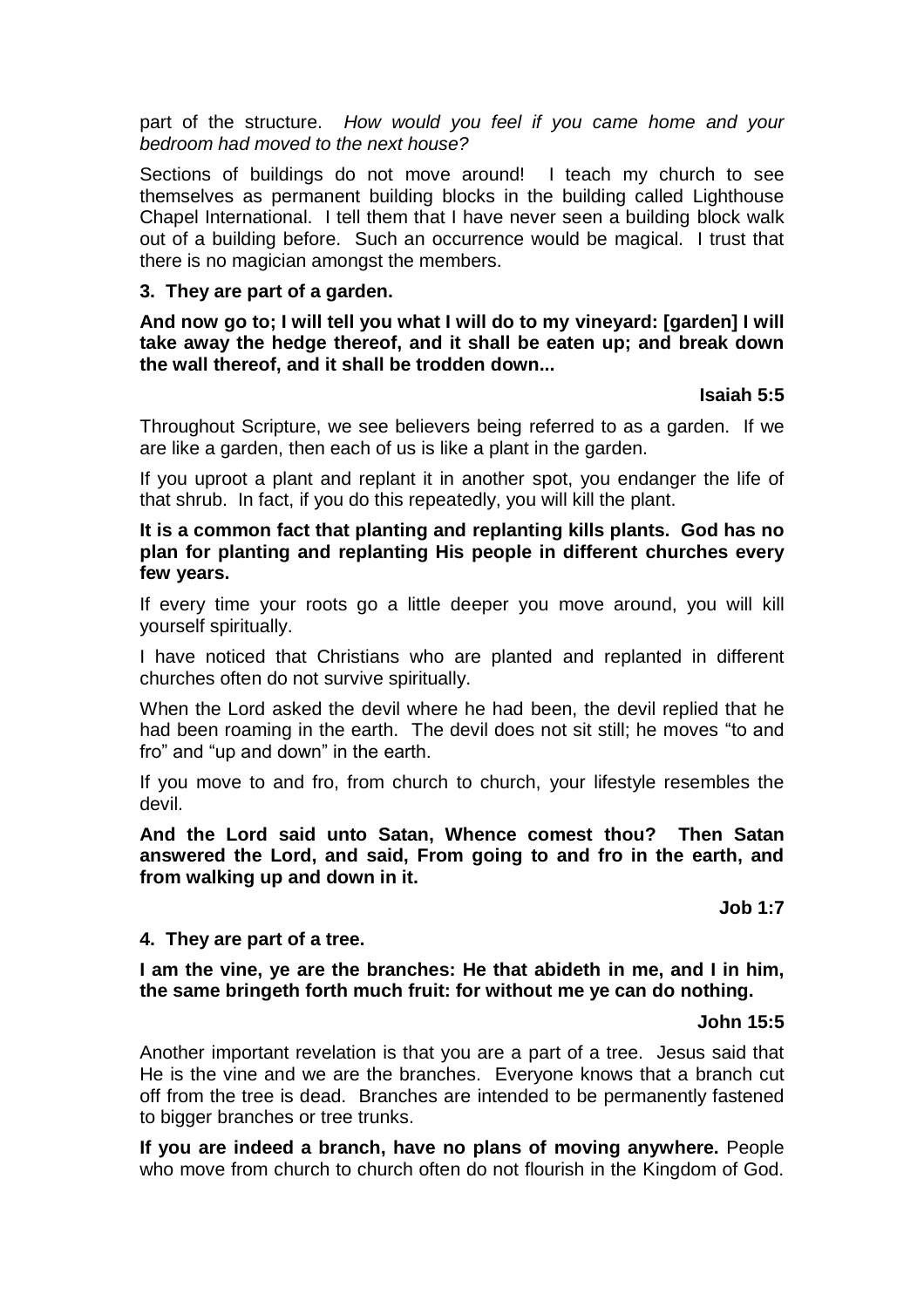They experience stunted growth and some even backslide and go to Hell.

# **Pastor Turns Rasta**

Recently, I was speaking with a prophet of God. He told me how the Lord had shown him a dream, about how a pastor who had been moving from church to church, had backslidden and had become a Rastafarian. This prophetic dream was predicting that the vacillating pastor was going to fall. This was a warning to the unstable pastor.

Cutting yourself off and attempting to re- attach yourself is risky business. I believe in permanent membership. I teach permanent membership. campaign for permanent members. *My people want a permanent pastor, and I want permanent members.*

# **5. They will flourish if they are planted.**

# **Those that be planted in the house of the Lord shall flourish in the courts of our God.**

# **Psalm 92:13**

The next reason for permanent membership is so that you will flourish. You will notice that I have a scriptural basis for each of these points.

What I am sharing with you is sound biblical doctrine. I am not saying that there are no grounds for a person to leave a church. Not at all! (For further study see my book, *Ministerial Ethics*).

What I'm saying is that you must teach people to be permanently attached and permanently planted for their own benefit. Sheep will follow and obey what their shepherd tells them.

The Bible tells us plainly that those who are planted will flourish. I have watched Christians and pastors who move around from place to place. **You cannot compare a planted member to a roving member**. Stay in one place. Develop roots and flourish!

As you remain in one place, you will develop businesses and business contacts. Members of the church will begin to rely on you for their business. You will develop lasting friendships that may help you during your lifetime.

Staying in one place for only a couple of years does not allow you to develop the sort of relationships that you need for a blessed life.

# **6. They can invest freely when they are permanent.**

It is very convenient to live in one's own house. It is very different from renting a house.

When you live in your own house, you can invest freely. You can pour in your money, your time and your life.

Why is this? Because it is yours and you are going to be there permanently.

No one wants to spend any money on a house that doesn't belong to him. After all, he is only going to use the place for a few months.

When we acquired our own church building, we invested freely into the structure.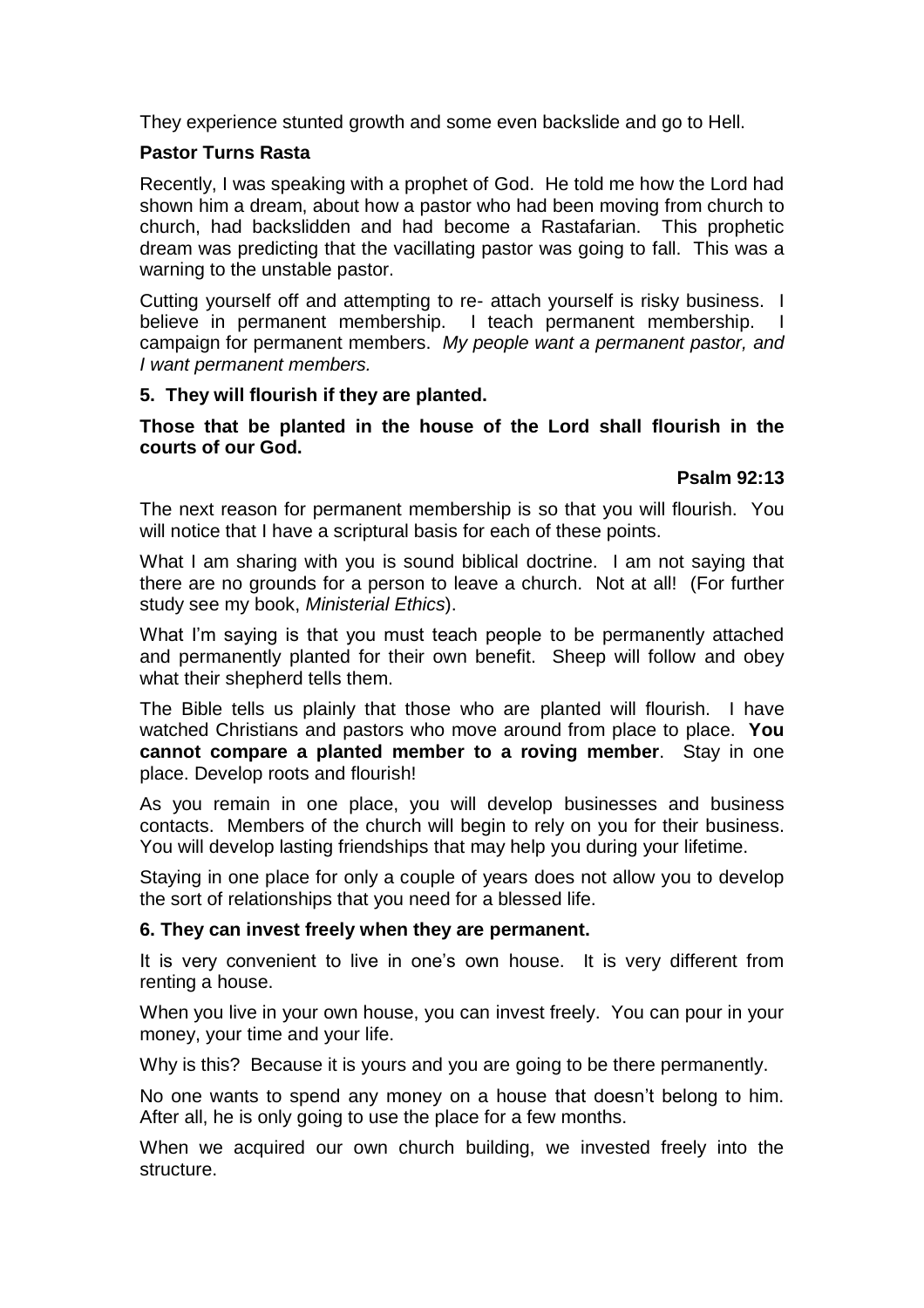One day the contractor told me, "I want to construct this building as perfectly as possible because I am going to be here for life. I want the floor to be smooth and perfect because I intend to die as a member of Lighthouse."

He continued, "One day, when I am dead and my coffin is being carried into the church for the funeral service, I would not want anyone to trip and fall over an uneven floor."

I laughed. Though this was a joke, he was also making a serious point. He had planned to remain in the church for life. In other words, he had opted for permanent membership. Permanent members will be encouraged to give their money freely. They know that they are building a church for their children's weddings and will see the fruit of their investments.

#### **7. They will have a family to celebrate their victories.**

I preach faith and hope for the future. I tell my members that things are going to get better. Many poor people come to the church. As they hear the Word, their faith rises and they begin to see better things ahead.

If they are permanent members, they will live to celebrate their victories in the church. If they are not permanent, in the day of their victory, they will have no one to rejoice with.

*Remember, that joy shared is double joy and sorrow shared is half sorrow.*

#### **Rejoice with them that do rejoice...**

# **Romans 12:15**

They will have a family to rejoice with as their new houses, new cars and new babies are dedicated.

You will stand together and remember how the Lord took them from the beginning and brought them so far!

I have often reminisced with my friends about the ministry. We ponder over how the Lord has been kind to us. We laugh about things that threatened us some years ago.

We say like the psalmist,

**When the Lord turned again the captivity of Zion, we were like them that dream. Then was our mouth filled with laughter, and our tongue with singing: then said they among the heathen, The Lord has done great things for them.**

#### **Psalm 126:1,2**

Who will you sit down with to quote this Scripture to one day? Will you have abandoned all the friends with whom you struggled in the early days? A permanent relationship will give you people to rejoice with in the day of rejoicing. Better days are ahead.

I teach my church that our better days are yet to come. I want them to stay around to see the better days of this ministry.

I remember when I used to speak about miracles. It was more like a dream. Today, we have real miracles abounding in our midst. The Lord has been good to us. We are seeing better days. When you are permanent, you will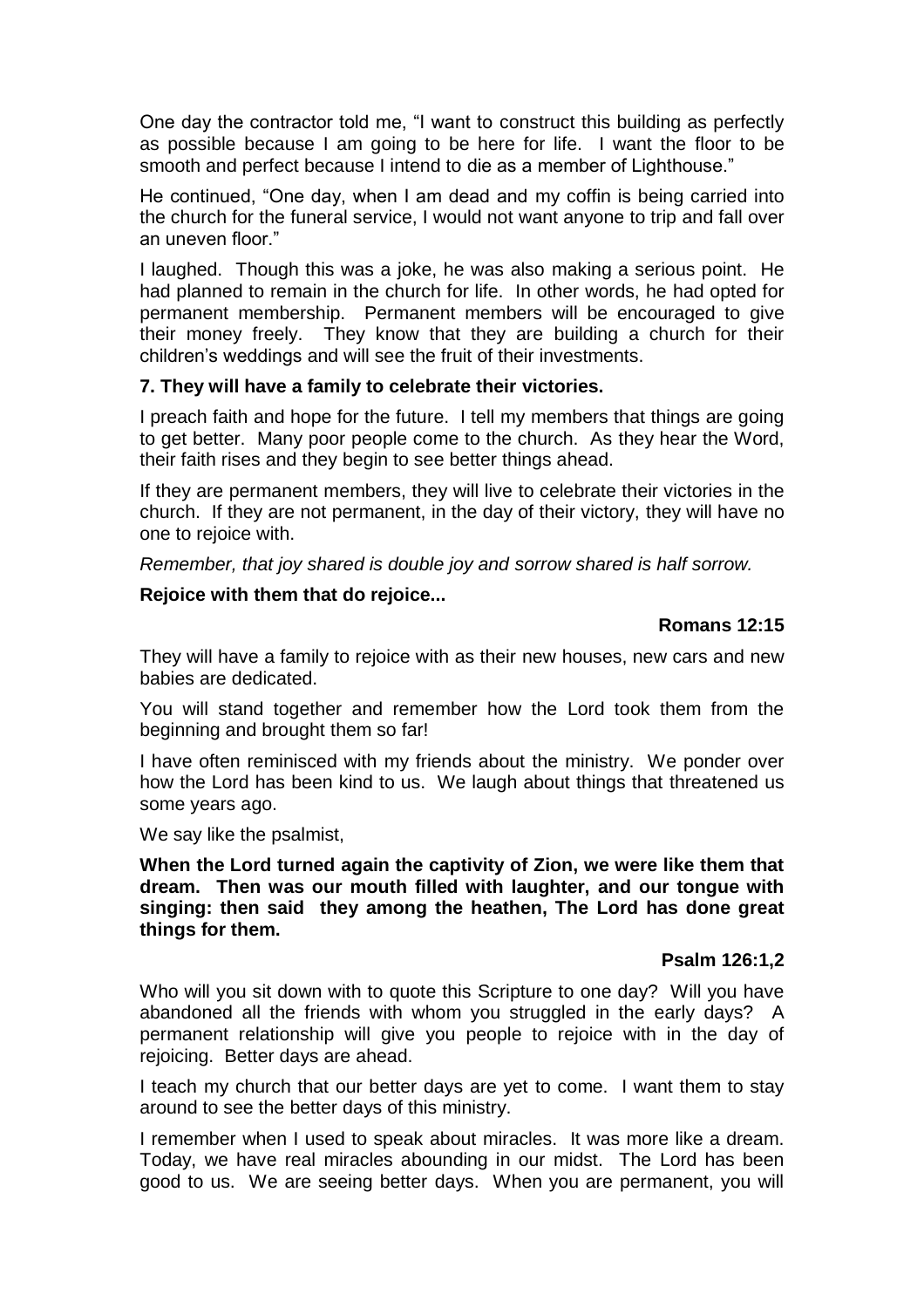have a family to go through your mourning with you. Joy shared is double joy, and sorrow shared is half sorrow.

# **8. They will see the fruit of their labour.**

It is important for Christians to know that harvest time is coming in the future. What is the use of labouring in a church for years, only to leave just before harvest time? Some of the people who were with me in the days of real struggles are no longer around to enjoy the blessings. That is a pity! That is the price you pay for not being permanent.

Anyone who is double-minded about his commitment becomes unstable in other areas of his life. The Bible states that such a person is unstable in *all* his ways. Be stable. Be permanent. Be blessed.

# **A double minded man is unstable in all his ways.**

**James 1:8**

# **9. They will avoid the deception of short relationships.**

Short relationships are sweet while they last. There are no quarrels, no emotional disturbances, no worrying comments or misunderstandings. Long relationships have often been through much testing.

Long relationships that have survived the tests of time are better. Greater trust develops. You also know what to expect in the relationship. I prefer to work with someone I have known for a long time rather than with someone I have just met.

#### **Joshua Made That Mistake!**

Joshua made the mistake of forming an alliance with someone he didn't really know. He thought the Gibeonites were ambassadors from a far country.

Little did he know that they had lied to him in order to secure a peace treaty. He later discovered their true identity. But it was too late! He was already bound to the peace accord, although it was made under a cover of deception.

**…And Joshua said unto them, Who are ye? and from whence come ye? And they [Gibeonites] said unto him, From a very far country… And it came to pass at the end of three days after they had made a league with them, that they heard that they were their neighbours, and that they dwelt among them.**

# **Joshua 9:8,9,16**

What I am saying is that longer relationships are safer relationships. Permanent members will be able to develop genuine relationships with genuine people.

As the years go by, the members will know whether they have a genuine pastor or not and they will be more committed.

# **10. They will have consistent pastoral care.**

The church, like a hospital, cares for you. Your permanent pastor can cater for you better because he has been with you for a long time and knows your history better. He is better equipped to minister to you.